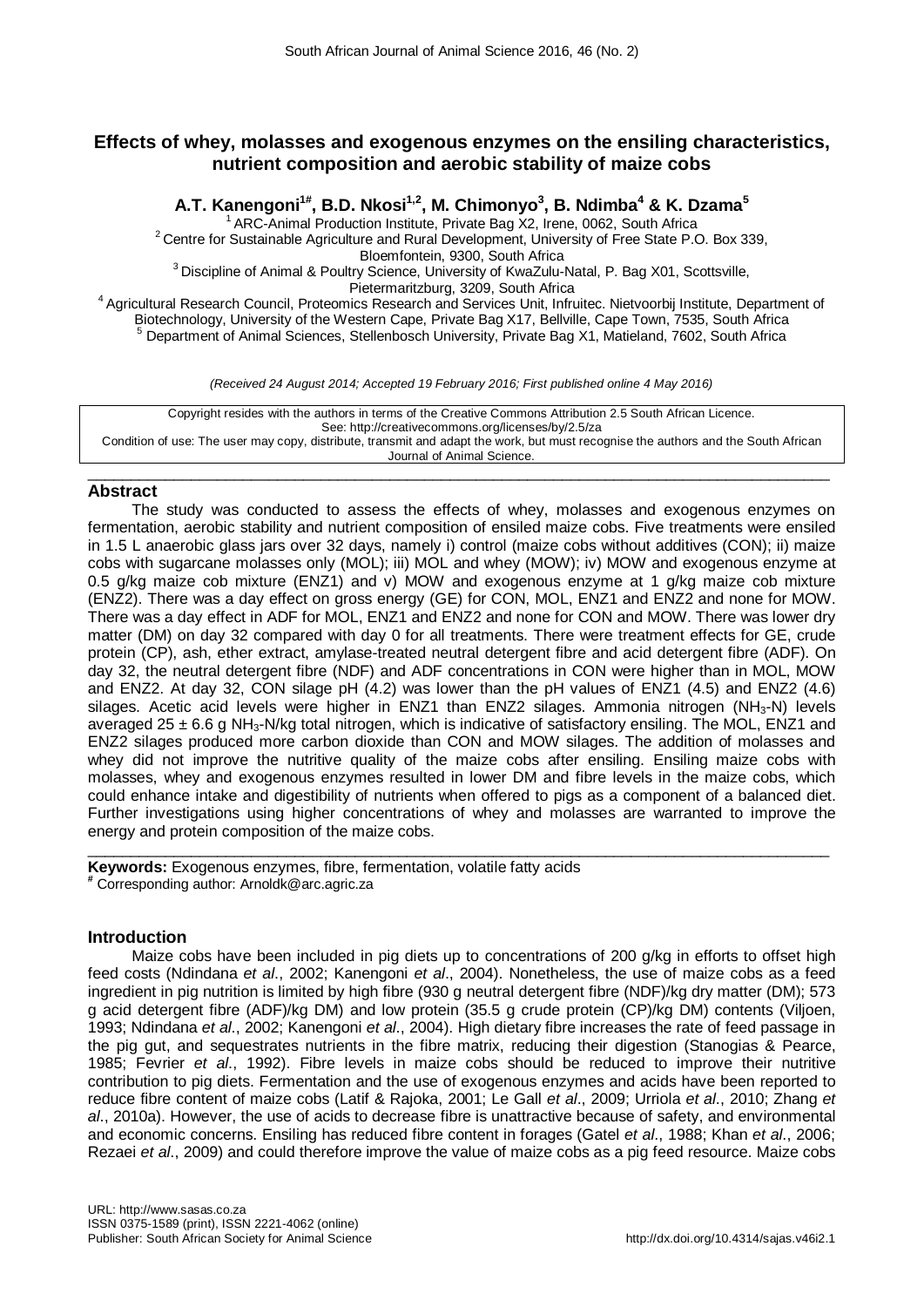are difficult to ensile owing to the high DM content and low levels of water-soluble carbohydrate (WSC) concentrations required for lactic acid production (McDonald *et al.*, 1991). Khan *et al*. (2006) ensiled maize cobs (913 g/kg DM) with acidified molasses and urea, and reported improved nutrient digestibility and nitrogen utilization in buffaloes. Similar innovative applications of silage additives could enhance the value of maize cobs as a pig feed ingredient. Sugarcane molasses contains substantial amounts of WSC, while fresh cheese whey contains WSC, soluble protein and some lactic acid bacteria (LAB), which could benefit the ensiling process and boost the nutritive value of maize cobs by increasing energy, protein and minerals (Khan *et al*., 2006; Bautista-Trujillo *et al*., 2009; Repetto *et al*., 2011). Whey is normally thrown away and sugarcane molasses is cheaply available, making them attractive resources for smallholder farmers.

Exogenous enzymes are added to silage to partially degrade fibre to fermentable WSC for use by LAB, which cannot use fibre as an energy source (Eun & Beauchemin, 2007). However, exogenous enzyme activities against structural carbohydrates may be inhibited in the presence of LAB (Stokes, 1992; Xing *et al*., 2009). Xylans comprise up to 50% of the hemicelluloses in maize cobs (Ebringerová & Heinze, 2000; Vázquez *et al*., 2006). It was hypothesized that the nutritive value of maize cobs as a feed ingredient for pigs could be improved through degradation of xylans by commercially available xylanases and the addition of molasses and whey under anaerobic conditions. The objective of this study was therefore to assess the effects of adding sugarcane molasses, fresh cheese whey and exogenous enzymes on the fermentability, nutrient composition and aerobic stability of maize cobs.

## **Materials and Methods**

Maize cobs (920 g/kg DM) were collected from the Agricultural Research Council - Animal Production Institute fields (ARC-API, Irene, Gauteng, South Africa), and ground with a hammer mill (M24, Drosky, Alberton, Johannesburg) to pass through a 5-mm sieve. Sugarcane molasses syrup was obtained from Obaro®, a local dealer, and fresh whey from the cheese factory at ARC-Irene. Porzyme 9302®, an enzyme containing endo-1,4-beta-xylanase activity of 8000 U/g, was obtained from Danisco Ltd (Tsessebe Crescent, Midrand, South Africa). Sugarcane molasses syrup was diluted with warm water at a ratio of 1 : 2 (resulting in a 33% molasses solution) and sprayed evenly over the maize cobs at a rate of 100 mL/kg. Distilled water was added to achieve a moisture content of 600 g/kg maize cobs. Fresh whey was added at a rate of 50 mL/kg maize cob. Two levels (0.5 and 1 g/kg maize cob) of the enzyme were included in two treatments. The treatments were i) control (maize cobs without additive (CON)); ii) maize cobs with 33% sugarcane molasses solution only (MOL), iii) MOL and whey (100 mL of 33% molasses solution and 50 mL whey per kg maize cobs (MOW); iv) MOW with exogenous enzyme at 0.5 g/kg maize cob mixture (ENZ1); and v) MOW with exogenous enzyme at 1 g/kg maize cob mixture (ENZ2). These mixtures were ensiled in 1.5 L anaerobic glass jars (J. Weck, GmBH u. Co., Wehr-Oflingen, Germany) equipped with lids, rubber rings and steel clamps to enable gas release and keep the jars airtight. Jars were stored out of sunlight and kept at 24 - 28  $°C$ . Each jar was filled with approximately 1116  $\pm$  5.8 g (wet weight) maize cobs without a headspace, and a packing density of 744.2  $\pm$  3.86 kg/m<sup>3</sup> was obtained. Three jars per treatment were opened on days 0, 1, 4, 15 and 32 of ensiling, and sampled to determine pH and DM. Further, analyses for gross energy (GE), CP, EE, NDF and ADF were done on samples collected on days 0, 15 and 32. Analyses for WSC, volatile fatty acids (VFAs), lactic acid (LA) and ammonia-N (NH<sub>3</sub>-N) were done on samples collected on days 0 and 32. Representative silage samples from day 32 of all treatments were subjected to an aerobic stability test, in which samples were exposed to air for five days and carbon dioxide  $(CO<sub>2</sub>)$  production and pH were determined following the procedure of Ashbell *et al*. (1991).

A 40 g sample of ensiled material was collected from each jar and mixed with 360 mL distilled water in a stomacher bag, blended, and left for 24 hours at 10 ºC (Suzuki & Lund, 1980). It was then homogenized for 4 min and filtered through a Whatman No. 4 filter paper (G.I.C. Scientific, Midrand, South Africa). The extract was then used to determine pH, WSC (according to Dubois *et al*. 1956), LA (as done by Pryce, 1969), VFAs (according to Suzuki & Lund, 1980) and NH<sub>3</sub>-N (AOAC, 1990; ID 941.04). The DM of silage was determined by drying the samples at 60 ºC until a constant mass was achieved. This value was corrected for loss of volatiles with the equation of Porter & Murray (2001). Dry samples were ground to pass through a 1-mm screen (Wiley mill, Standard Model 3, Arthur H. Thomas Co., Philadelphia, Phil, USA) prior to being used for chemical analyses. The aNDF was determined following the procedures of Van Soest *et al*. (1991) using heat stable α-amylase, and the ADF was determined with Fibertec System equipment (Tecator LTD., Thornbury, Bristol, UK). Separate samples were used for ADF and aNDF analysis and both included residual ash. Crude protein (ID 968.06), ash (ID 942.05) and EE (ID 963.15) were determined according to the procedures of AOAC (1990). Gross energy was determined with bomb calorimetry (MS-1000 modular calorimeter, Energy Instrumentation, Centurion, South Africa).

Data for fermentation, aerobic stability and nutrient composition of the silage were analysed for effects of treatment using GLM procedures of SAS (2012). All data were tested for normality and homogeneity.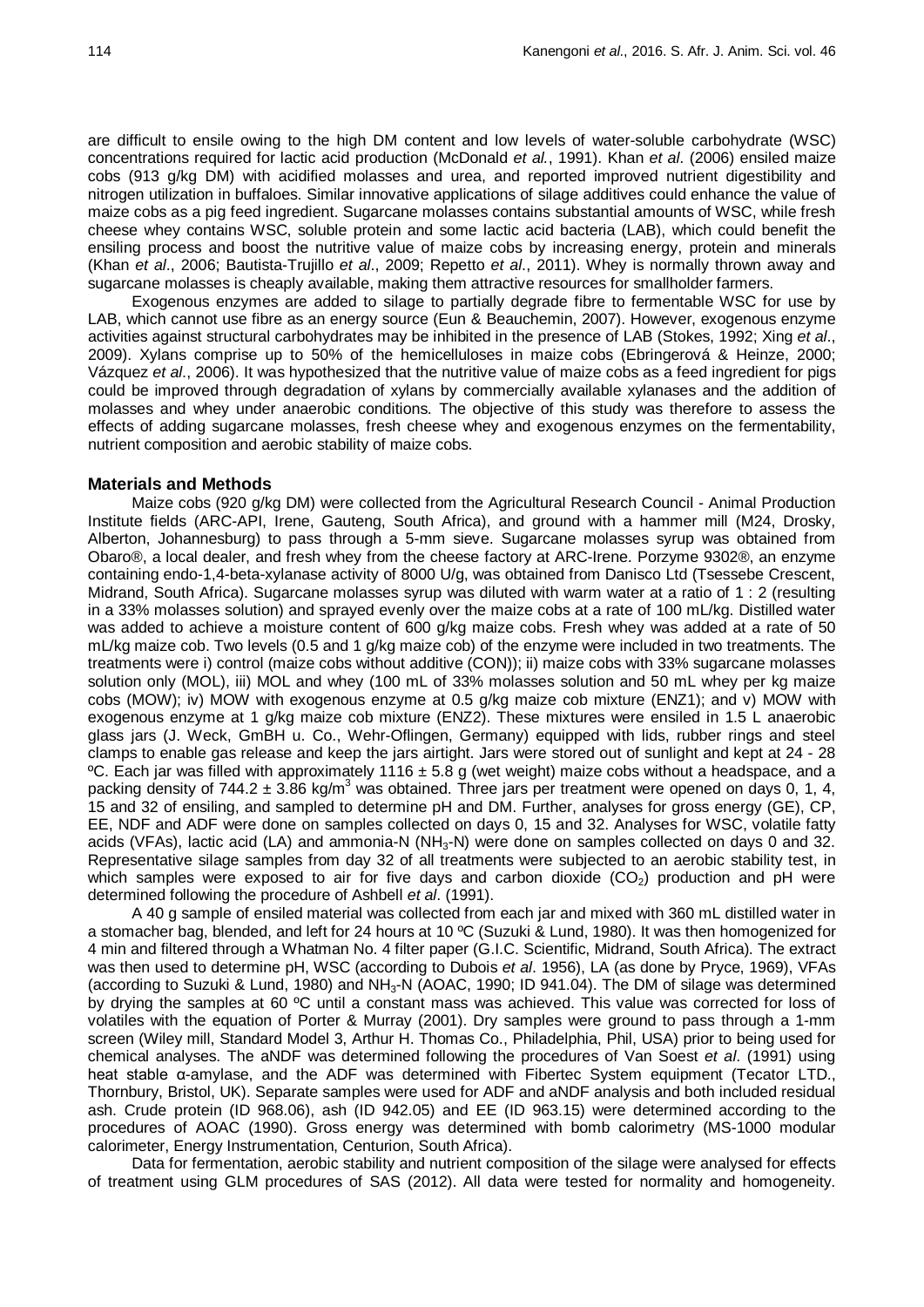Comparisons were made to the 95% significance level and tendencies were considered at 0.05< *P* ≤0.10. NH<sub>3</sub>-N and lactic acid data were inverse transformed to achieve normality. The model used to compare the data was;

 $Y_{ijk} = \mu + T_i + D_j + (T^*D)_{ij} + \epsilon_{ijk}$ 

where  $\dot{Y}_{ii}$  is the dependent variable,  $\mu$  is the overall mean, T is the treatment effect (i = CON, MOL, MOW, ENZ1, ENZ2), D is the day of ensiling (0, 32), TxD is the interaction of treatment and day and  $\varepsilon_{ii}$  is the experimental error. The PDIFF statistic of SAS (2012) was used to separate the treatment means.

#### **Results**

Nutrient composition of maize cobs pre-ensiling and at day 32 are shown in Table 1. There were day by treatment interactions for GE and ADF (*P* <0.05) and a tendency for aNDF (*P* = 0.057). There was a day effect on GE for CON, MOL, ENZ1 and ENZ2 (P < 0.05) and none for MOW. There was a day effect in ADF for MOL, ENZ1 and ENZ2 (*P* <0.05) and none for CON and MOW. Dry matter was lower (*P* <0.05) on day 32 compared with day 0 for all treatments. Treatment had a significant (*P* <0.05) effect on GE, CP, ash, EE, aNDF and ADF (*P* <0.05). On day 32 the NDF and ADF concentrations in CON were higher than in MOL, MOW and ENZ2.

**Treatments (Trt) Nutrients DM g/kg GE MJ/kg DM CP Ash EE aNDF ADF g/kg DM Day 0**  $\textsf{CON} \textsf{583}^{\textsf{b}} \textsf{618.2}^{\textsf{ef}} \textsf{731}^{\textsf{ab}} \textsf{717.1}^{\textsf{a}} \textsf{751}^{\textsf{ab}} \textsf{825}^{\textsf{d}} \textsf{825}^{\textsf{c}} \textsf{731.1}^{\textsf{c}} \textsf{831.1}^{\textsf{c}} \textsf{8455}^{\textsf{c}} \textsf{856}^{\textsf{c}} \textsf{861.1}^{\textsf{c}} \textsf{871.1}^{\textsf{c}} \textsf{88$  $\mathsf{MOL} \hspace{15pt} 557^{\mathsf{b}}$  18.0 $^{\mathsf{b}}$  32 $^{\mathsf{ab}}$  30.4 $^{\mathsf{bc}}$  5.8 $^{\mathsf{bc}}$  753 $^{\mathsf{b}}$  409 $^{\mathsf{b}}$  ${\rm MOW} \qquad \qquad 537^{\rm b} \qquad \qquad 18.0^{\rm bc} \qquad \qquad 34^{\rm abc} \qquad \qquad 28.3^{\rm b} \qquad \qquad 5.6^{\rm abc} \qquad \qquad 774^{\rm bc} \qquad \qquad 431^{\rm bcde}$  $\textrm{ENZ1} \hspace{1.55cm} 581^{\textrm{b}} \hspace{1.5cm} 18.0^{\textrm{bc}} \hspace{1.5cm} 33^{\textrm{ab}} \hspace{1.5cm} 33^{\textrm{ab}} \hspace{1.5cm} 32.6^{\textrm{bc}} \hspace{1.5cm} 5.1^{\textrm{ab}} \hspace{1.5cm} 764^{\textrm{bc}} \hspace{1.5cm} 420^{\textrm{bc}}$  $ENZ2$  578 $^{b}$  17.6<sup>a</sup> 40<sup>c</sup> 33.4<sup>c</sup> 6.0<sup>c</sup> 717<sup>a</sup> 385<sup>a</sup> **Day 32** CON  $413^a$   $18.4^g$  $\frac{1}{2}$  30<sup>a</sup> 17.8<sup>a</sup> 4.7<sup>a</sup> 828<sup>d</sup> 465<sup>t</sup> MOL  $437^a$  18.2<sup>f</sup> ±  $\texttt{\^{i}}_{\texttt{\tiny{+}}} \qquad \qquad 37^\text{bc} \qquad \qquad 31.8^\text{bcd} \qquad \qquad 5.5^\text{abc} \qquad \qquad 790^\text{c} \qquad \qquad 440^\text{cde}$  ${\rm MOW}$  445 $^{\rm a}$  18.1 $^{\rm cde}$ ± 35.7 $^{\rm bc}$  30.2 $^{\rm bc}$  6.1 $^{\rm c}$  768 $^{\rm bc}$  425 $^{\rm bc}$  $\textrm{ENZ1} \hspace{1.55cm} 435^{\textrm{a}} \hspace{1.5cm} 18.2^{\textrm{def}} \pm \hspace{1.5cm} 32^{\textrm{ab}} \hspace{1.5cm} 30.0^{\textrm{bc}} \hspace{1.5cm} 5.2^{\textrm{abc}} \hspace{1.5cm} 798^{\textrm{cd}} \hspace{1.5cm} 455^{\textrm{el}}$  $ENZ2$   $436^{\mathrm{a}}$   $18.1^{\mathrm{bcd}}$ ±  $37^{\mathrm{bc}}$   $33.0^{\mathrm{c}}$   $5.7^{\mathrm{bc}}$   $788^{\mathrm{bc}}$   $436^{\mathrm{bcde}}$ SEM 16.0 0.04 1.7 1.27 0.33 12.7 8.7 *P***-values** Trt 0.806 <.0001 0.011 <.0001 0.019 0.0002 0.0003 Day (D) <.0001 <.0001 0.851 0.716 0.742 0.002 0.0002 Trt x D 0.190 0.002 0.379 0.591 0.604 0.057 0.034

**Table 1** Means of nutrient composition of maize cobs at days 0 and 32 (n = 3)

DM: dry matter; GE: gross energy; CP: crude protein; EE: ether extract; aNDF: amylase treated neutral detergent fibre; ADF: acid detergent fibre.

CON (control, maize cobs with no additives); MOL (maize cobs with 33% molasses solution only); MOW (maize cobs with 33% molasses and whey); ENZ1 (maize cobs with molasses, whey and 0.5 g/kg enzyme); ENZ2 (maize cobs with molasses, whey and 1 g/kg enzyme).

SEM: standard error of mean.

Changes in pH of ensiled maize cobs are shown in Figure 1. Control silage pH decreased rapidly from 6.3 on day 0 to 4.1 on day 15 at a higher rate than in MOL (6.0 to 4.9), MOW (6.1 to 4.7), ENZ1 (6.1 to 5.1) and ENZ2 (6.2 to 5.2) silages. At day 32, CON silage pH (4.2) was lower than the pH values of ENZ1 (4.5; *P* <0.05) and ENZ2 (4.6; *P* <0.05) silages. Lactic acid (LA) and acetic acid (AA) and NH<sub>3</sub>-N concentrations in the silages after 32 days are shown in Table 2. Butyric acid concentrations were not detectable at 32 days.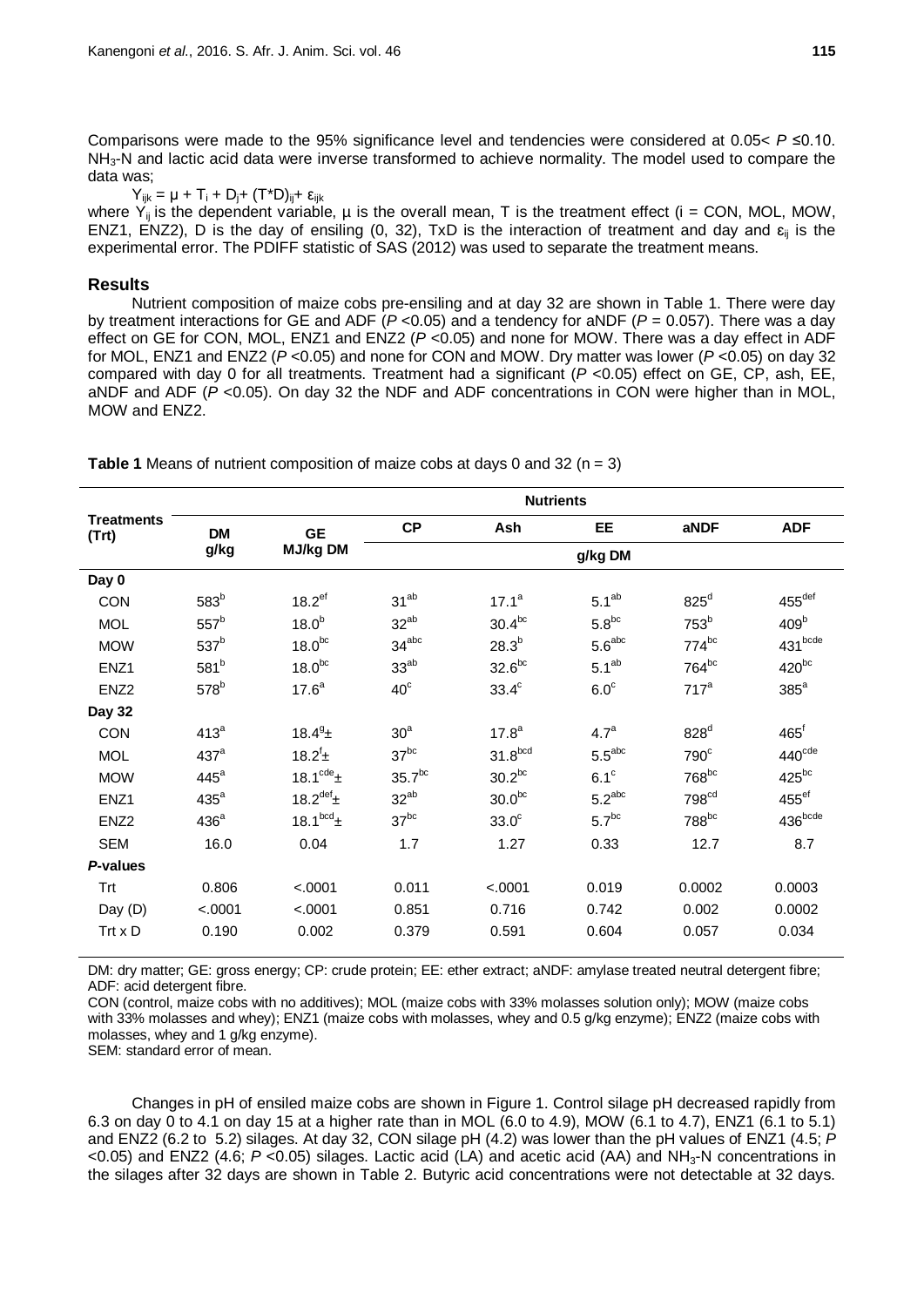There were no differences in LA and AA concentrations among all the treatments. Ammonia nitrogen (NH3-N) concentrations averaged 25 ± 6.6 g NH3-N/kg total nitrogen (TN). Ammonia-N levels were higher (*P* <0.05) in MOW (27.3 g/kg TN) than in MOL (18.4 g/kg TN) and ENZ2 (16.5 g/kg TN) silages.



**Figure 1** Changes in pH of ensiled maize cobs treated with or without additives.

**Table 2** Lactic and acetic acid concentrations (g/kg dry matter) and ammonia nitrogen (g/kg total nitrogen of maize cobs silage with or without additives after 32 days ( $n = 3$ )

| Treatment <sup>b</sup> | <b>Parameters<sup>a</sup></b> |            |                 |
|------------------------|-------------------------------|------------|-----------------|
|                        | AA g/kg DM                    | LA g/kg DM | $NH3-N g/kg TN$ |
| <b>CON</b>             | 27.4                          | 1.1        | $23.1^{bc}$     |
| <b>MOL</b>             | 35.8                          | 0.9        | $18.4^{ab}$     |
| <b>MOW</b>             | 36.9                          | 1.0        | $27.3^{\circ}$  |
| ENZ <sub>1</sub>       | 33.5                          | 1.0        | $26.7^{\circ}$  |
| ENZ <sub>2</sub>       | 25.8                          | 0.8        | $16.5^a$        |
| SEM                    | 4.13                          | 0.10       | 1.60            |
| P-values               | 0.337                         | 0.289      | 0.016           |

 $a^2$ LA: lactic acid; AA: acetic acid; NH<sub>3</sub>-N: ammonia nitrogen (g/kg total nitrogen (TN)).<br> **CON (control, maize cobs with no additives)**; MOL (maize cobs with 33 % molasses solution only); MOW (maize cobs with 33% molasses solution and whey); ENZ1 (maize cobs with 33% molasses solution, whey and enzyme at 0.5 g/kg); ENZ2 (maize cobs with 33% molasses solution, whey and enzyme at 1 g/kg): SEM: standard error of mean. The water-soluble carbohydrate (WSC) concentrations at day 0 were:  $COM = 8.2$  g/kg DM; MOL = 30 g/kg DM; MOW = 43.9 g/kg DM;  $ENZ1 = 42.9$  g/kg DM and  $ENZ2 = 44.2$  g/kg DM.

The results of the aerobic stability test of the maize cob silages are shown in Table 3. There were no differences in pH among the silages on day 36. The MOL, ENZ1 and ENZ2 silages produced more  $CO<sub>2</sub>$  than CON and MOW (*P* <0.05) silages.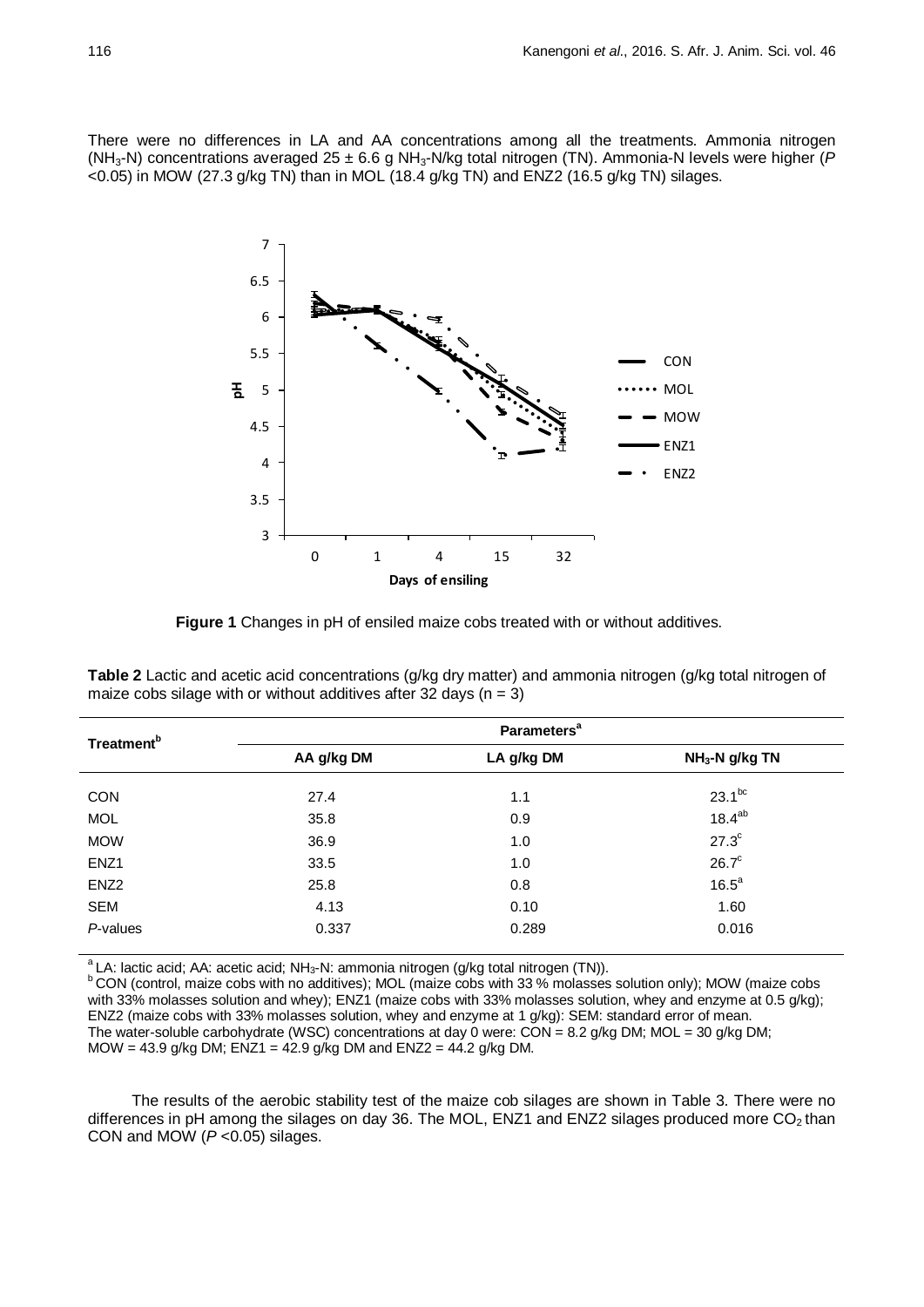| <b>Treatment</b> | <b>Parameters</b> |       |
|------------------|-------------------|-------|
|                  | $CO2$ g/kg DM     | pH    |
| <b>CON</b>       | 0.7 <sup>a</sup>  | 8.2   |
| <b>MOL</b>       | $1.5^b$           | 8.3   |
| <b>MOW</b>       | 0.9 <sup>a</sup>  | 8.3   |
| ENZ <sub>1</sub> | 1.6 <sup>b</sup>  | 8.3   |
| ENZ <sub>2</sub> | $1.4^{b}$         | 8.3   |
| SEM              | 0.12              | 0.04  |
| P-values         | 0.002             | 0.550 |

**Table 3** Carbon dioxide produced (CO<sub>2</sub> g/kg DM) and pH of maize cob silages after five days of aerobic exposure  $(n = 3)$ 

CON (control, maize cobs with no additives); MOL (maize cobs with 33% molasses solution only); MOW (maize cobs with 33% molasses solution and whey); ENZ1 (maize cobs with 33% molasses solution, whey and enzyme at 0.5 g/kg); ENZ2 (Maize cobs with 33% molasses solution, whey and enzyme at 1 g/kg). SEM: standard error of mean.

## **Discussion**

Maize cobs were mixed with water, molasses, whey and exogenous enzymes to reduce DM content, improve the water-soluble carbohydrate content and break down the fibre matrix. The DM for all treatments on day 0 (567 g/kg as fed) was comparable with that reported by Khan *et al*. (2006) for urea-treated maize cobs. Such a high DM potentially impairs effective ensiling by curtailing the growth of lactic acid bacteria and reducing the rate and extent of fermentation (Ashbell *et al.*, 1991). The low WSC content (8.2 g/kg DM) of the untreated maize cobs pre-ensiling justified the addition of molasses and whey. The other silages (MOL, MOW and ENZ 1 and 2) had WSC contents of 30 g/kg DM and above. The WSC are fermented to lactic acid by epiphytic LAB, and a minimal concentration of 30 g WSC/kg DM is critical for successful fermentation (Haigh & Parker, 1985; Weinberg *et al*., 1988; Bautista-Trujillo *et al*., 2009).

The results of this study suggest that molasses, whey and enzymes are not necessary for rapid reduction of pH when ensiling maize cobs. McDonald *et al*. (2002) reported that well-preserved silages had a pH range of 3.8 to 4.2 and only the CON silage attained that. Although the LA production did not differ among treatments, the higher ash in the MOL, MOW, ENZ1 and ENZ2 treatments may have played a buffering role. Kung & Shaver (2001) reported that CP and ash have high buffering capacity. Molasses contain up to 132 g/kg DM of ash (Xande *et al*., 2010), while that of whey could be up to 80 g/kg DM (Ben Salem & Fraj, 2007). Zobell *et al*. (2004) stated that good silage has lactic acid levels ranging from 30 to140 g/kg, and those of the present study were lower than that threshold, suggesting poorly fermented silages. This may be attributed to low WSC levels pre-ensiling. This agrees with the findings of Van Nevel *et al*. (2006), who reported poor *in vitro* fermentability of maize cobs. Zhang *et al*. (2010b) stated that a 2 : 1 ratio of lactic acid to acetic acid is an indicator of strong homolactic fermentation. Since the maize cob silage lactate : acetate ratio (LA : AA) was less than 2 : 1, it suggests they underwent hetero-fermentation. A likely explanation is the finding that the addition of molasses to wilted lucerne increased the acetate concentration and decreased the lactate to acetate ratio, as reported by Hashemzadeh-Cigari *et al*. (2011). However, high concentrations of acetic acid could have been the result of poor compaction and retention of air pockets, a characteristic commonly associated with drier feedstocks such as maize cobs (Kung & Shaver, 2001). Addition of heterolactic inoculants could decrease the LA : AA ratio and might benefit the ensiling of maize cobs.

There was no increase in CP of the treatments after the addition of molasses and whey in this study, contrary to other reports in which molasses and whey resulted in a positive influence on CP (Migwi *et al*., 2000; Baytok *et al*., 2005; Mahala & Khalifa, 2007). This is surprising because molasses has been reported to have up to 44 g CP/kg DM (Xande *et al*., 2010), and in whey it ranges from 106 to 130 g/kg DM (Weinberg, 2004; Formigoni *et al*., 2006; Ben Salem & Fraj, 2007). In addition, whey has soluble protein, which would significantly complement the mostly insoluble CP in maize cobs. The low ammonia concentrations observed in this study (average  $25 \pm 6.6$  g NH<sub>3</sub>-N/kg TN) are indicative of minimal protein breakdown during the ensiling process. This may be attributed to the low CP available in the silages, although whey must have contributed some soluble protein. High concentrations of ammonia (>12% to 15%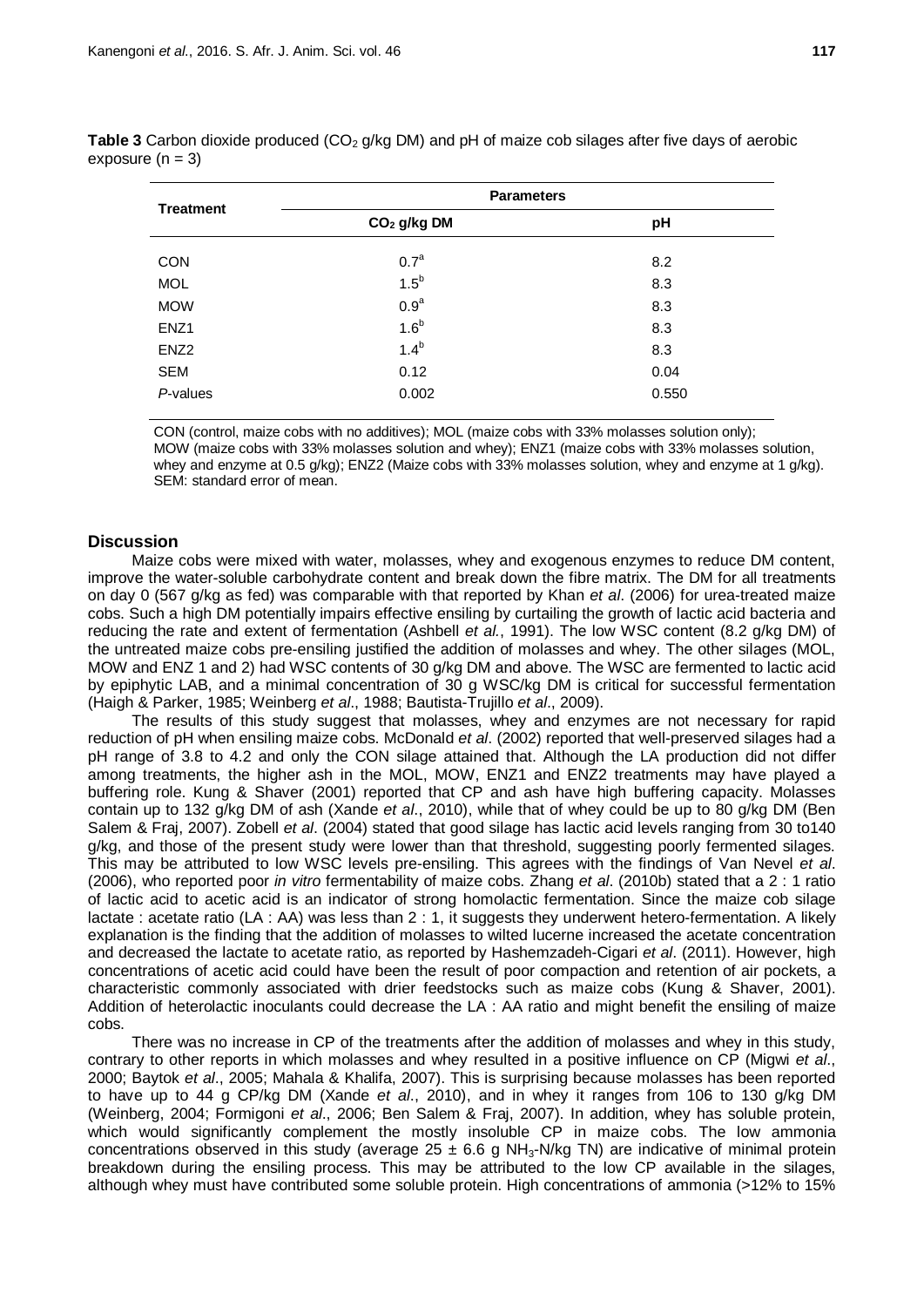of CP) are a result of excessive protein breakdown caused by a slow drop in pH or clostridial action (Kung & Shaver, 2001).

The increase in fibre levels at day 32 compared with day 0, especially for the ENZ2 treatment, suggests enhanced fermentative processes of highly fermentable non-starch polysaccharide components. This would have resulted in recalcitrant components remaining in the samples. The results are supported by reports that cell wall degrading enzymes reduced fibre content in maize forage at ensiling (Sheperd & Kung, 1996; Meeske *et al*., 1999; 2002; Colombatto *et al.*, 2004). The extent to which this occurs is difficult to measure accurately because ensiling probably solubilizes part of the non-starch polysaccharide fraction, so that polysaccharides that are recovered in NDF and ADF fractions would differ before and after ensiling, as observed by De Vries *et al*. (2012).

The aerobic stability study was inconclusive. The  $CO<sub>2</sub>$  production (0.7 - 1.6 g/kg DM) obtained in this study is an indication of DM losses and the extent of aerobic stability (McDonald *et al*., 1991). The aerobic stability of the maize cobs deteriorated with the addition of molasses and enzymes, and stabilized with the addition of whey. Nkosi et al. (2009) obtained higher CO<sub>2</sub> values for whole maize crop. However, there were similar increases in pH in all silages after exposure to air, which is indicative of poor aerobic stability. Ensiling with heterolactic fermentative inoculants could help improve aerobic stability.

## **Conclusion**

In this study the addition of molasses and whey did not improve the nutritive quality of the maize cobs after ensiling. Further investigations using higher concentrations of whey and molasses may be warranted to improve the energy and protein composition of the maize cobs. Ensiling maize cobs with molasses, whey and exogenous enzymes resulted in lower fibre levels in the maize cobs, which could enhance intake and digestibility of nutrients when offered to pigs as a component of a balanced diet. The aerobic stability of all maize cob silages in this study was poor, and the addition of a heterofermentative inoculant should be investigated. Further work is needed to investigate the effects of ensiling maize cobs on digestibility of nutrients and feed intake.

#### **Acknowledgements**

The authors would like to thank the ARC-API for the funding and use of facilities for the study. Special thanks are also extended to R. Thomas and F. Nherera-Chokuda from the ARC, and S. Ndou from University of KwaZulu-Natal for their assistance in collecting data and proofreading the work.

#### **Authors' contributions**

ATK, BDN and MC were in charge of project design and project implementation. ATK wrote the manuscript. All co-authors participated in collating the results, carrying out statistical analyses, interpreting the study and correcting the manuscript.

#### **Conflict of interest declaration**

We wish to confirm that there are no known conflicts of interest associated with the publication of this manuscript and there has been no significant financial support for this work that could have influenced its outcome. We also confirm that this manuscript has been read and approved by all authors and that the order of authors listed in the manuscript has been approved by all of us.

#### **References**

AOAC, 1990. Official Methods of Analysis. 15th ed. Association of Official Analytical Chemists, Washington DC, USA.

- Ashbell, G., Weinberg, Z.G., Azriel, A., Hen, Y. & Horev, B., 1991. A simple system to study the aerobic deterioration of silages. Can. Agric. Eng. 33, 391-393.
- Bautista-Trujillo, G.U., Cobos, M.A., Ventura-Canseco, L.M.C., Ayora-Talavera, T., Abud-Archila, M., Oliva-Llaven, M.A., Dendooven, L. & Gutierrez-Miceli, F.A., 2009. Effect of sugarcane molasses and whey on silage quality of maize. Asian J. Crop Sci. 1, 34-39*.*
- Baytok, E., Aksu, T., Karsli, M.A. & Muruz, H., 2005. The effects of formic acid, molasses and inoculant as silage additives on corn silage composition and ruminal fermentation in sheep. Turk. J. Vet. Anim. Sci. 29, 469-474.
- Ben-Salem, M. & Fraj, M., 2007. The effects of feeding liquid whey in the diet of lactating dairy cows on milk production and composition. J. Cell Anim. Biol. 1, 7-10.
- Colombatto, D., Mould, F.L., Bhat, M.K., Phipps, R.H. & Owen, E., 2004. *In vitro* evaluation of fibrolytic enzymes as additives for maize (*Zea mays* L*.*) silage: II. Effects on rate of acidification, fibre degradation during ensiling and rumen fermentation. Anim. Feed Sci. Technol. 111, 111-128.
- De Vries, S., Pustjens, A.M., Schols, H.A., Hendriks, W.H. & Gerrits, W.J.J., 2012. Improving digestive utilization of fiberrich feedstuffs in pigs and poultry by processing and enzyme technologies: A review. Anim. Feed Sci. Technol. 178, 123-138.
- Dubois, M., Giles, K.A., Hamilton, J.K., Rebes, P.A. & Smith, F., 1956. Colorimetric method for determination of sugars and related substances. Anal. Chem. 28, 350-356.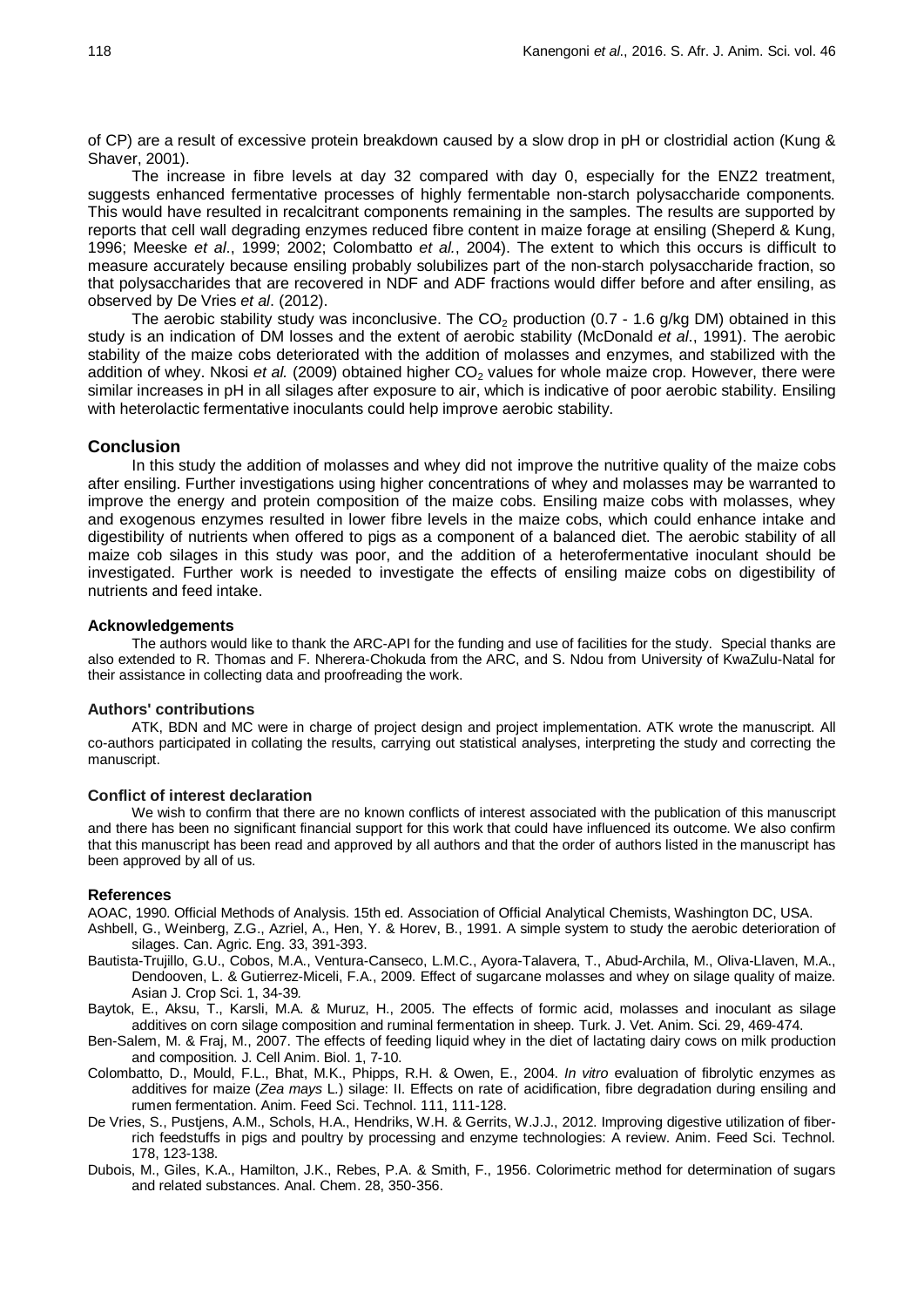Ebringerová, A. & Heinze, T., 2000. Xylan and xylan derivatives - biopolymers with valuable properties 1. Naturally occurring xylans structures, isolation procedures and properties. Macromol. Rapid Commun. 21, 542-556.

Eun, J.-S. & Beauchemin, K.A., 2007. Enhancing *in vitro* degradation of alfalfa hay and corn silage using feed enzymes. J. Dairy Sci. 90, 2839-2851.

Fevrier, C., Bourdon, D. & Aumaitre, A., 1992. Effects of level of dietary fibre from wheat bran on digestibility of nutrients, digestive enzymes and performance in the European Large White and Chinese Mei Shan pig. J. Anim. Physiol. Anim. Nutr. 68, 60-72.

Formigoni, A., Piva, A., Pezzi, P., Castellani, G. & Biagi, G., 2006. The influence of feeding fresh liquid whey on some blood metabolites, insulin and cecal fermentations of growing pigs. Anim. Feed Sci. Technol. 131, 52-65.

Gatel, F., Grosjean, F. & Castaing, J., 1988. Feeding value of ensiled high-moisture maize grain with cob for growingfinishing pigs. Anim. Feed Sci. Technol. 20, 145-153.

Haigh, P.M. & Parker, J.V.G., 1985. Effect of silage additives and wilting on silage fermentation, digestibility and intake, and on live weight change of young cattle. Grass Forage Sci. 40, 429-436.

- Hashemzadeh-Cigari, F., Khorvash, M., Ghorbani, G.R. & Taghizadeh, A., 2011. The effects of wilting, molasses and inoculants on the fermentation quality and nutritive value of lucerne silage. S. Afr. J. Anim. Sci. 41, 377-388.
- Kanengoni, A.T., Dzama, K., Chimonyo, M., Kusina, J. & Maswaure, S.M., 2004. Growth performance and carcass traits of Large White, Mukota and their  $F_1$  crosses fed on graded levels of maize cobs. Anim. Sci. 78, 61-66.
- Khan, M.A., Iqbal, Z., Sarwar, M., Nisa, M., Khan, M.S., Lee, W.S., Lee, H.J. & Kim, H.S., 2006. Urea treated corncobs ensiled with or without additives for buffaloes: Ruminal characteristics, digestibility and nitrogen metabolism. Asian Austral. J. Anim. Sci. 19, 705-712.
- Kung Jr., L. & Shaver, R., 2001. Interpretation of silage fermentation analysis report. Focus on Forage 3, 1-5.
- Latif, F. & Rajoka, M.I., 2001. Production of ethanol and xylitol from corn cobs by yeasts. Biores. Technol. 77, 57-63.
- Le Gall, M., Warpechowski, M., Jaguelin-Peyraud, Y. & Noblet, J., 2009. Influence of dietary fibre level and pelleting on the digestibility of energy and nutrients in growing pigs and adult sows. Animal 3, 352-359.
- Mahala, A.G. & Khalifa, I.M., 2007. The effect of molasses levels on quality of sorghum *(Sorghum bicolor)* silage. Res. J. Anim. Vet. Sci. 2, 43-46.
- McDonald, P., Henderson, A.R. & Heron, S.J.E., 1991. The Biochemistry of Silage. Chalcombe Publications, Marlow, Buckinghamshire, UK. pp. 109.
- McDonald, P., Edwards, R.A., Greenhalgh, J.F.D. & Morgan, C.A., 2002. Animal Nutrition. 6th ed. Longman Scientific and Technical, Prentice Hall, New Jersey, USA.
- Meeske, R., Basson, H. & Cruywagen, C., 1999. The effect of a lactic acid bacterial inoculant with enzymes on the fermentation dynamics, intake and digestibility of *digitaria eriantha* silage. Anim. Feed Sci. Technol. 81, 237-248.
- Meeske, R., Van der Merwe, G.D., Greyling, J.F. & Cruywagen, C.W., 2002. The effect of adding an enzyme containing lactic acid bacterial inoculant to big round bale oat silage on intake, milk production and milk composition of Jersey cows. Anim. Feed Sci. Technol. 97, 159-167.
- Migwi, P.K., Gallagher, J.R. & Van Barneveld, R.J., 2000. Effect of molasses on the fermentation quality of wheat straw and poultry litter ensiled with citrus pulp. Aust. J. Exp. Agric. 40, 825-829.
- Ndindana, W., Dzama, K., Ndiweni, P., Maswaure, S. & Chimonyo, M., 2002. Digestibility of high fibre diets and performance of growing Zimbabwean indigenous Mukota pigs and exotic Large White pigs fed maize based diets with graded levels of maize cobs. Anim. Feed Sci. Technol. 97, 199-208.
- Nkosi, B.D., Meeske, R., Palic, D. & Langa, T., 2009. Laboratory evaluation of an inoculant for ensiling whole crop maize in South Africa. Anim. Feed Sci. Technol. 150, 144-149.
- Porter, M.G. & Murray, R.S., 2001. The volatility of components of grass silage on oven drying and the inter-relationship between dry matter content estimated by different analytical methods. Grass Forage Sci. 56, 405-411.
- Pryce, J.D., 1969. Modification of the Barker & Summerson method for the determination of lactic acid. Anal. 94, 1151-1152.
- Repetto, J.L., Echarri, V., Aguerre, M. & Cajarville, C., 2011. Use of fresh cheese whey as an additive for lucerne silages: effects on chemical composition, conservation quality and ruminal degradation of cell walls. Anim. Feed Sci. Technol. 170, 160-164.
- Rezaei, J., Rouzbehan, Y. & Fazaeli, H., 2009. Nutritive value of fresh and ensiled amaranth *(Amaranthus hypochondriacus)* treated with different levels of molasses. Anim. Feed Sci. Technol. 151, 153-160.
- SAS, 2012**.** SAS for Windows. Version 9.3. SAS Inst. Inc., Cary, NC., USA.
- Sheperd, A.C. & Kung Jr., L., 1996. Effects of an enzyme additive on composition of corn silage ensiled at various stages of maturity. J. Dairy Sci. 79, 1767-1773.
- Stanogias, G. & Pearce, G.R., 1985. The digestion of fibre by pigs. The effects of amount and type of fibre on apparent digestibility, nitrogen balance and rate of passage. Br. J. Nutr. 53, 513-530.
- Stokes, M.R., 1992. Effects of an enzyme mixture, an inoculant, and their interaction on silage fermentation and dairy production. J. Dairy Sci. 75, 764 -773.
- Suzuki, M. & Lund, C.W., 1980. Improved gas liquid chromatography for simultaneous determination of volatile fatty acids and lactic acid in silage. J. Agric. Food Chem. 28, 1040-1041.
- Urriola, P.E., Shurson, G.C. & Stein, H.H., 2010. Digestibility of dietary fiber in distillers coproducts fed to growing pigs. J. Anim. Sci. 88, 2373-2381.
- Van Nevel, C.J., Dierick, N.A., Decuypere, J.A. & De Smet, S.M., 2006. *In vitro* fermentability and physicochemical properties of fibre substrates and their effect on bacteriological and morphological characteristics of the gastrointestinal tract of newly weaned piglets**.** Arch. Anim. Nutr. 60, 477-500.